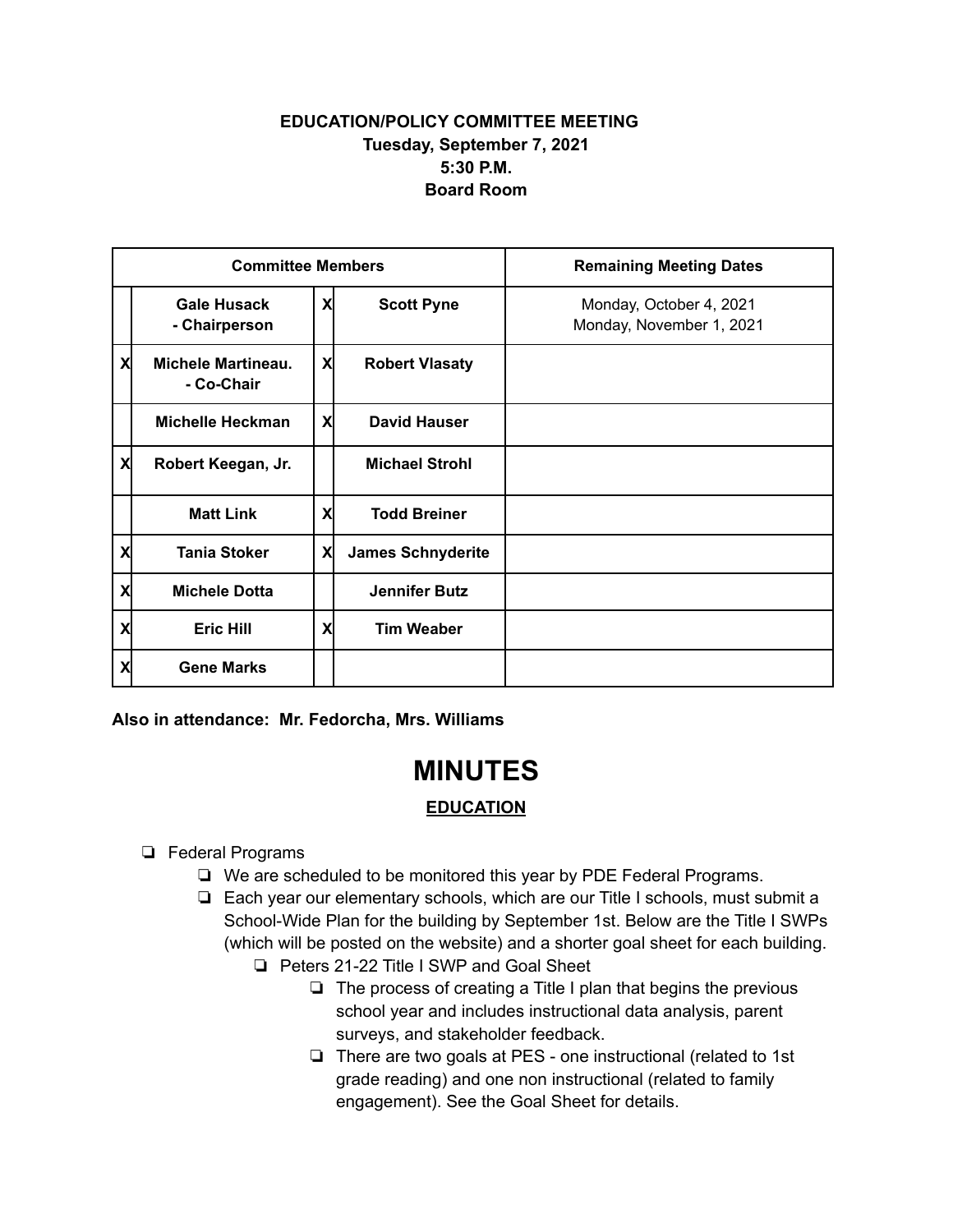- ❏ Slatington 21-22 Title I SWP and [Goal](https://drive.google.com/file/d/14shDl2bsaB7h1WMUo0zRQ38PGTIg3JLj/view?usp=sharing) Sh[eet](https://drive.google.com/file/d/14shDl2bsaB7h1WMUo0zRQ38PGTIg3JLj/view?usp=sharing)
	- ❏ The goals are in response to gaps that widened last year.
	- ❏ Identified that we need to have a clearly articulated curriculum to provide a roadmap for instructional planning and strategy to close the gap.
	- ❏ Imagine Learning emphasized as a support this year with adaptive programming that is standards aligned.
	- ❏ Math 180 programming will complement our existing use of Read 180 to more aggressively close gaps where they are the greatest, among our special education students.
- ❏ Recap of Professional Development
	- ❏ Opening in-service days focused on school climate, PBIS, integrating technology with the addition of our Technology Integration Specialists, data, platforms and instructional series.
	- ❏ We also highlighted the following two initiatives at the committee meeting:
		- ❏ Threat Assessment Team
			- ❏ Four teams trained, one for each building
				- ❏ Modules and virtual
					- ❏ Training to be scheduled for Navigate 360 platform.
		- ❏ Trauma Informed Care
			- ❏ Administrative planning occurred over the summer, including outlines to PD deployment.
			- ❏ Additionally, building administrators and other department leaders have begun implementing Trauma Informed practices to support staff and students:
				- ❏ Addition of a "Zen Den" with the support of PTO
				- ❏ Administration of a universal screener to identify social emotional needs
				- ❏ Continued focus on family engagement and collaboration.
			- ❏ Each building conducted PD during the opening week related to various aspects of Trauma Informed Care, such as teacher wellness, Zones of Regulation SEL curriculum, and the science and research surrounding the impact of trauma and toxic stress.

## **POLICY**

- ❏ Policy 006 Meetings
	- ❏ Policy 006. *Meetings* is recommended to assist with compliance with the Sunshine Act.
	- ❏ This policy is being moved forward to the School Board Meeting on September 13, 2021 for a first reading
- ❏ Policy 006.1 Attendance at Meetings Via Electronic Communications (Use of Teleconferencing)